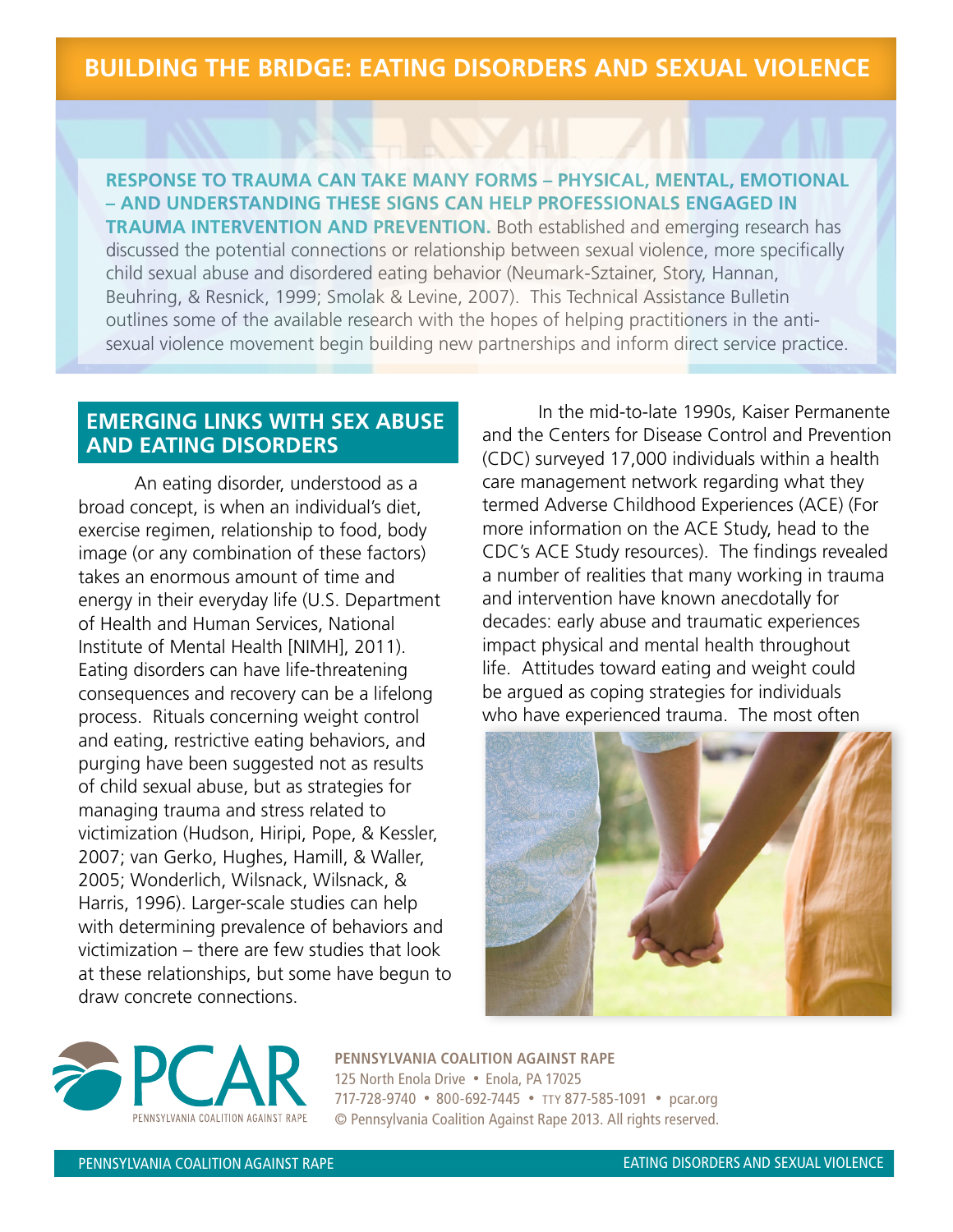investigated health outcomes have been obesity<sup>1</sup>, binge eating, and bulimia and bulimiarelated behaviors.

 A person diagnosed with or exhibiting behaviors of **bulimia nervosa** will consume large amounts of food, while feeling out of control, and then force themselves to vomit, use laxatives excessively, restrict caloric intake, exercise excessively, or some combination of these behaviors (Hudson et al., 2007). The binging (consuming a lot of food) is a source of stress and anxiety, and the purging (vomiting, excessive exercise, etc.) is a way to relieve that anxiety.

Some distinctions between bulimia and anorexia are that individuals with bulimia are typically an average weight, but are preoccupied with losing weight or getting to an ideal weight. Approximately 1-2% of young women and adult women meet criteria for the diagnosis of bulimia nervosa with symptoms started around 20 years of age on average (AED, n.d.; Hudson et al., 2007).

Studies have looked at the potential links between childhood sexual abuse and bulimia or bulimic behaviors in young and adult women (Miller, McCluskey-Fawcett, & Irving, 1993; Pope & Hudson, 1992; van Gerko et al., 2005; Wonderlich et al., 1996), as well as male and female adolescents (Neumark-Sztainer, 1999). Further research needs to explore these potential linkages, but bulimic behaviors in adolescence and adulthood could be one way an individual may manifest trauma from the abuse or cope with body image and interpersonal relationships.

<sup>1</sup> It should be noted that obesity is not an eating disorder or the outcome of an eating disorder. Research examining obesity and child sexual abuse has been focused on health outcomes in general, not on eating disorders specifically. Obesity is mentioned in this resource because of the connections between controlling eating or physical appearance as a coping mechanism or response to trauma.

 Individuals who experience **binge or compulsive eating disorder** share the emotional components of other eating disorders, particularly bulimia, but do not purge after consuming large amounts of food. Individuals with compulsive eating disorder are typically normal or slightly above average weights (National Eating Disorders Association [NEDA], 2005). Although obesity is most often not caused by an eating disorder such as compulsive eating, there can be feelings of negative selfworth and body image due to social norms and pressures to achieve thinness. One investigation using data from the ACE Study found that abuse of any kind was a significant risk factor for obesity in adulthood, with the frequency and severity of abuse being a considerable contributor (Williamson, Thompson, Anda, Dietz, & Felitti, 2002). Other studies looking at obesity and child sexual abuse have found similar connections, suggesting weight gain to be a protective mechanism to prevent sexual interest or further abuse (Felitti, 1993).

 **Anorexia nervosa** and restrictive eating and weight management behaviors are characterized by extreme weight loss and food restriction or dieting (NIMH, 2011; NEDA, 2005). It is estimated that up to 1% of young women and adult women meet criteria for the diagnosis of anorexia nervosa; behaviors begin at age 19 on average (AED, n.d.; Hudson et al., 2007). Research connecting eating disorders and sexual violence is still emerging and investigations of other eating disorders, such as anorexia, are slowly entering the dialogue. Although studies have found low self-esteem and body image disturbances to be related to sexual abuse, restrictive eating behaviors such as anorexia have not been clearly or concretely connected (van Gerko et al., 2005).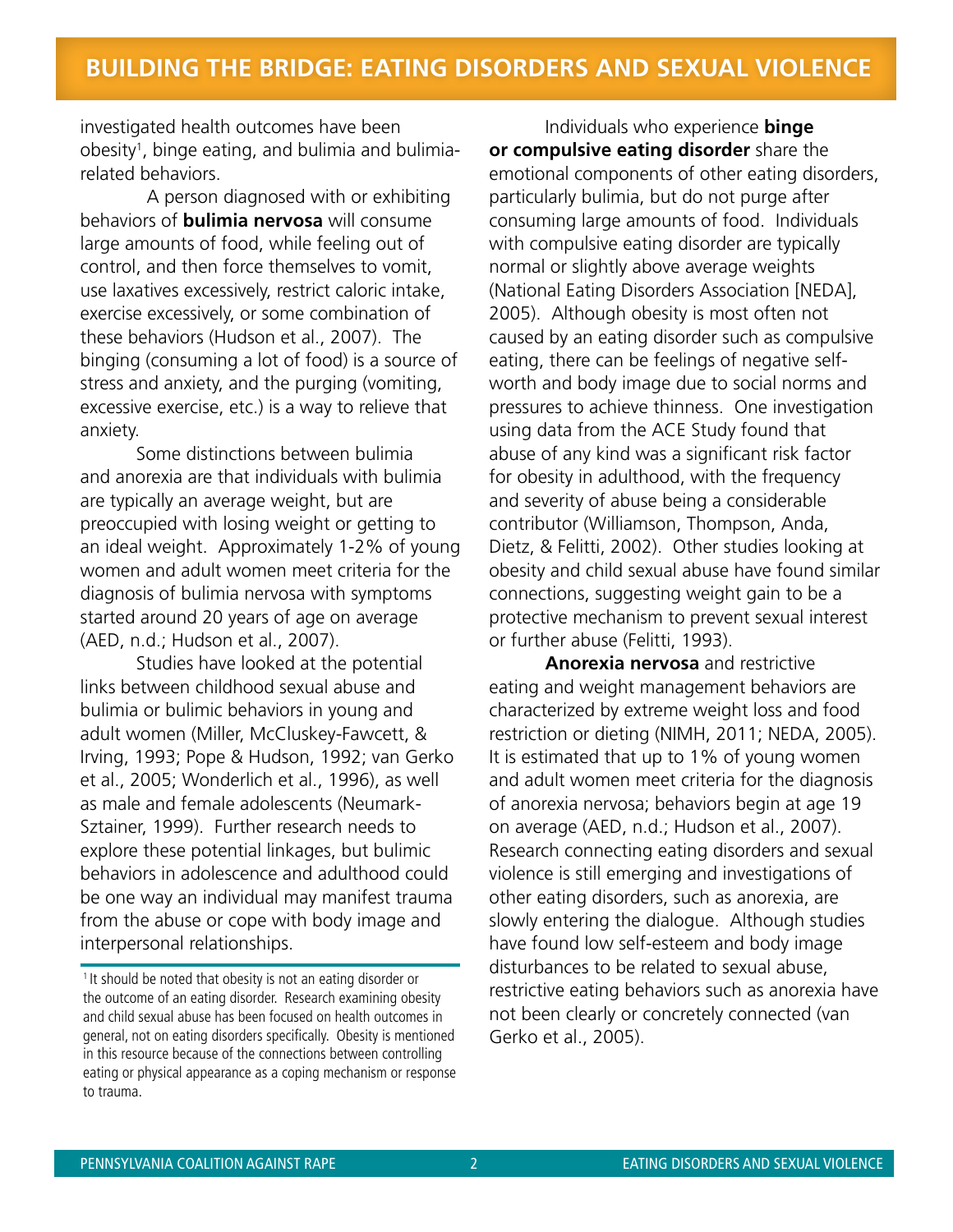# **BUILDING THE BRIDGE: EATING DISORDERS AND SEXUAL VIOLENCE**

#### **[RECOMMENDATIONS FOR](http://www.nsvrc.org/publications/exploring-links-eating-disorders-sexual-violence)  ADVOCATES**

The eating disorders discussed above and eating disorders not otherwise specified (EDNOS), as well as concerns about body-image, can reflect unresolved trauma or lingering effects of sexual abuse on the body. These behaviors and attitudes can be understood as coping or survival strategies for victims of sexual violence. There are a number of strategies sexual assault practitioners can take when trying to better understand eating disorders and disordered eating behavior, as well as strengthen their skills to serve survivors of sexual violence who may be experiencing anxiety regarding weight control or body image. Below are just a few resources – for more, see the NSVRC's online collection exploring the links: *Eating disorders & sexual violence.*

- Use some of the research presented to support or advocate for sexual violence prevention efforts that include conversations of body image and critical media literacy skills. This research can also give support to groups focused on child sexual abuse prevention as childhood trauma is connected to negative physical and mental health outcomes.
- Share the connections between eating disorders and sexual violence with clients. This can be done though activities that help survivors identify areas where they may have a difficult relationship with their body, create opportunities to concentrate on and celebrate strengths and abilities, and encourage times where that celebration can be incorporated into daily life.
- Get familiar and comfortable with discussing concepts around healthy sexuality and connecting mindfully to the body. These connections can help counteract a



negative self-talk or media messages about weight, appearance, and control.

Outreach to professionals that focus on eating disorder treatment and discuss potential collaborations or cross-trainings. To find a professional in your area, head to the National Eating Disorder Association's website.

### **ABOUT THE AUTHOR**

*Liz Zadnik is Education & Resource Coordinator at the Pennsylvania Coalition Against Rape (PCAR), and has worked in the violence prevention and reproductive justice movements as a community educator and organizer.* 

#### **REFERENCES**

- Felitti, V. J. (1993). Childhood sexual abuse, depression, and family dysfunction in adult obese patient: A case control study. *Southern Medical Journal,* 86, 732-736.
- Hudson, J. I., Hiripi, E., Pope, H. G., & Kessler, R. C. (2007). The prevalence and correlates of eating disorders in the National Comorbidity